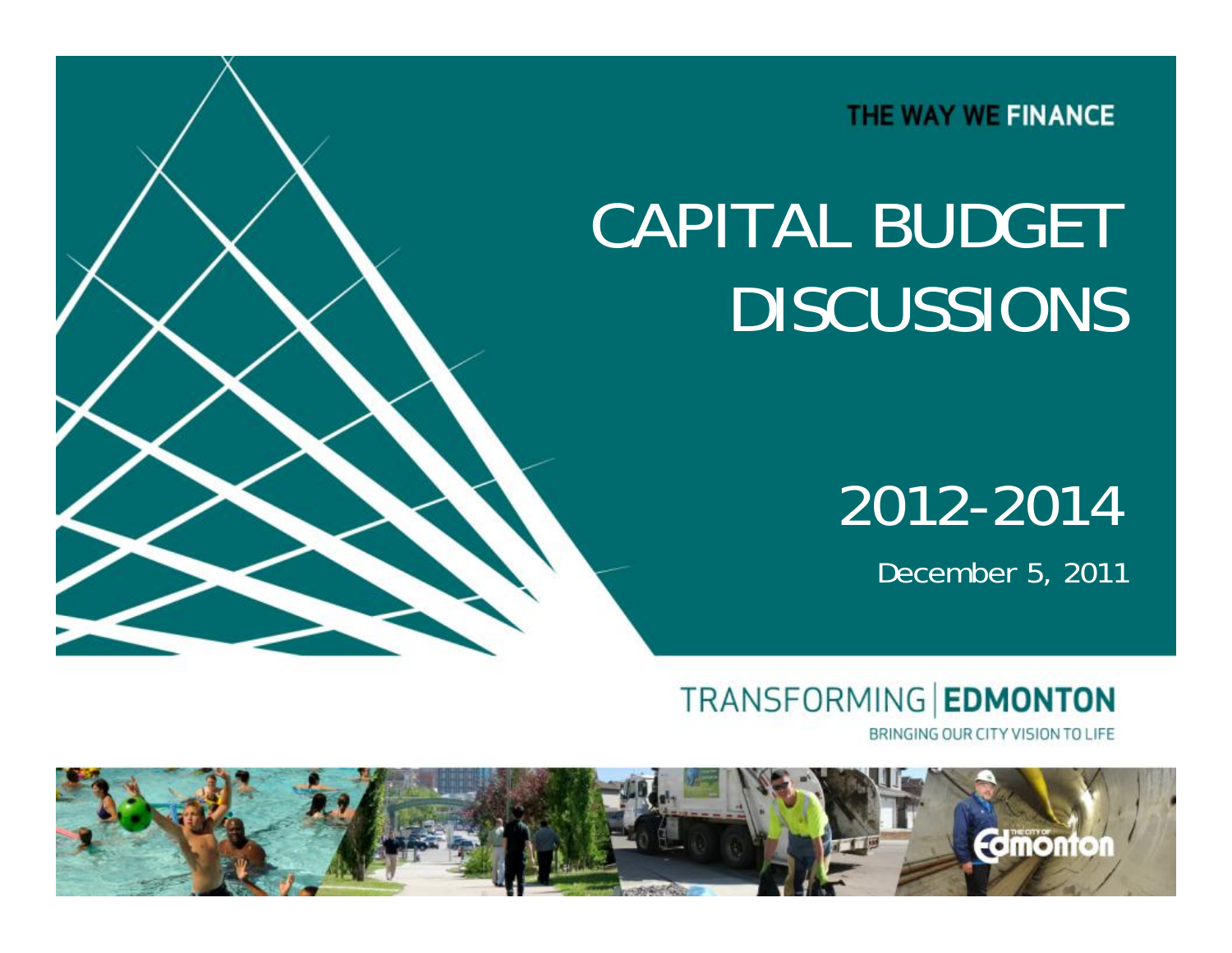### AGENDA

- Summary to Date
- Funding Update
- Renewal vs. Growth Split
- Debt Options

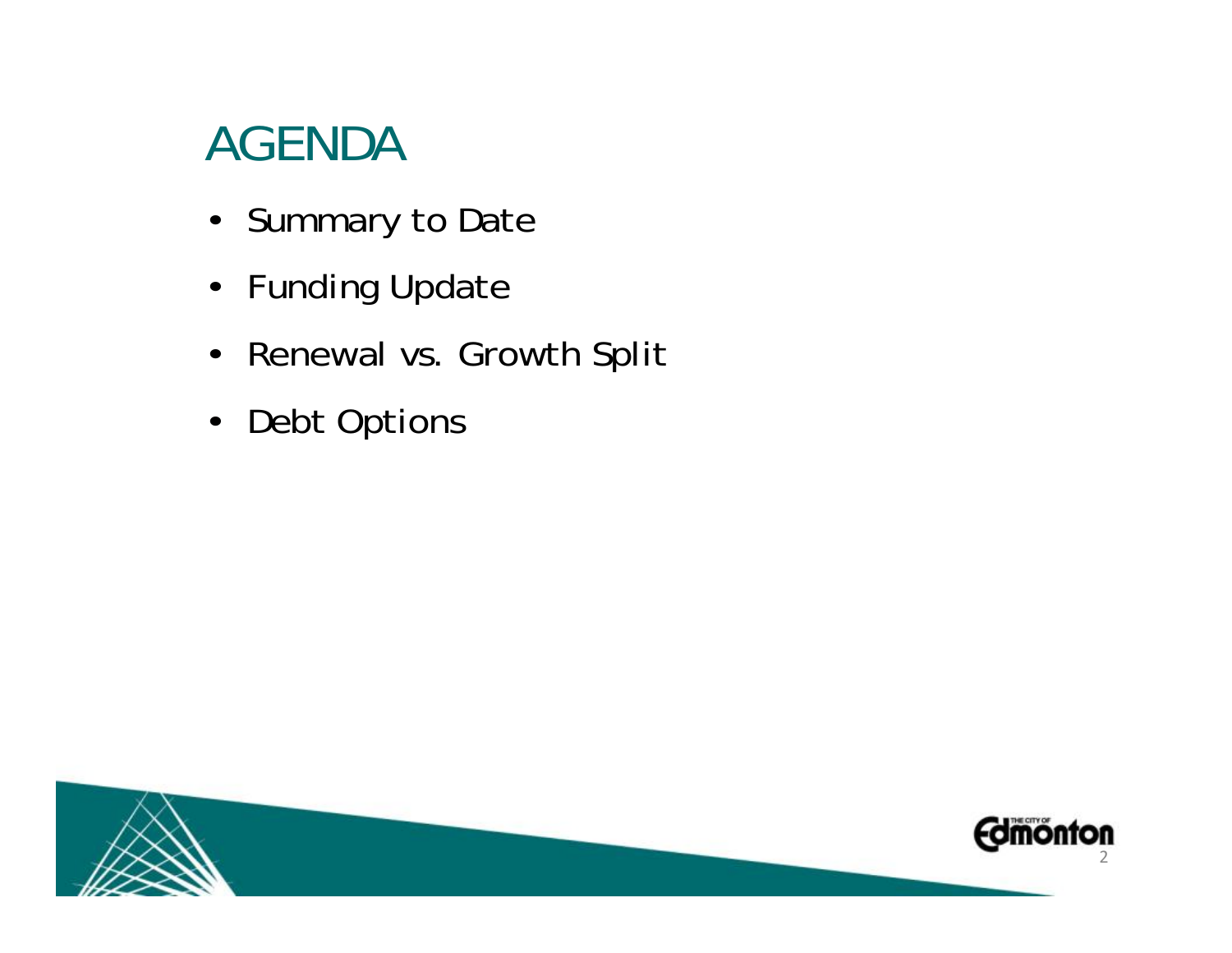### **SUMMARY**

- Total of 45 Capital motions were put on the floor
- 29 related to the Walterdale Bridge
	- \$227 million in additional projects were motioned
	- 1 motion for \$77 million was split between Walterdale Bridge and Developer Funding
- 7 motions recommended an increase to the Tax Levy
	- \$32.6 million or 3.4% increase
- 6 motions related reallocating specific projects
	- Westwood Garage, Central Station, Century Place, Strathcona Shooting Ranges and various projects in support of Art.
- 3 motions adjusted Debt Walterdale Bridge, Land for LRT and Heritage Valley

1 motion impacted the Education Tax Room

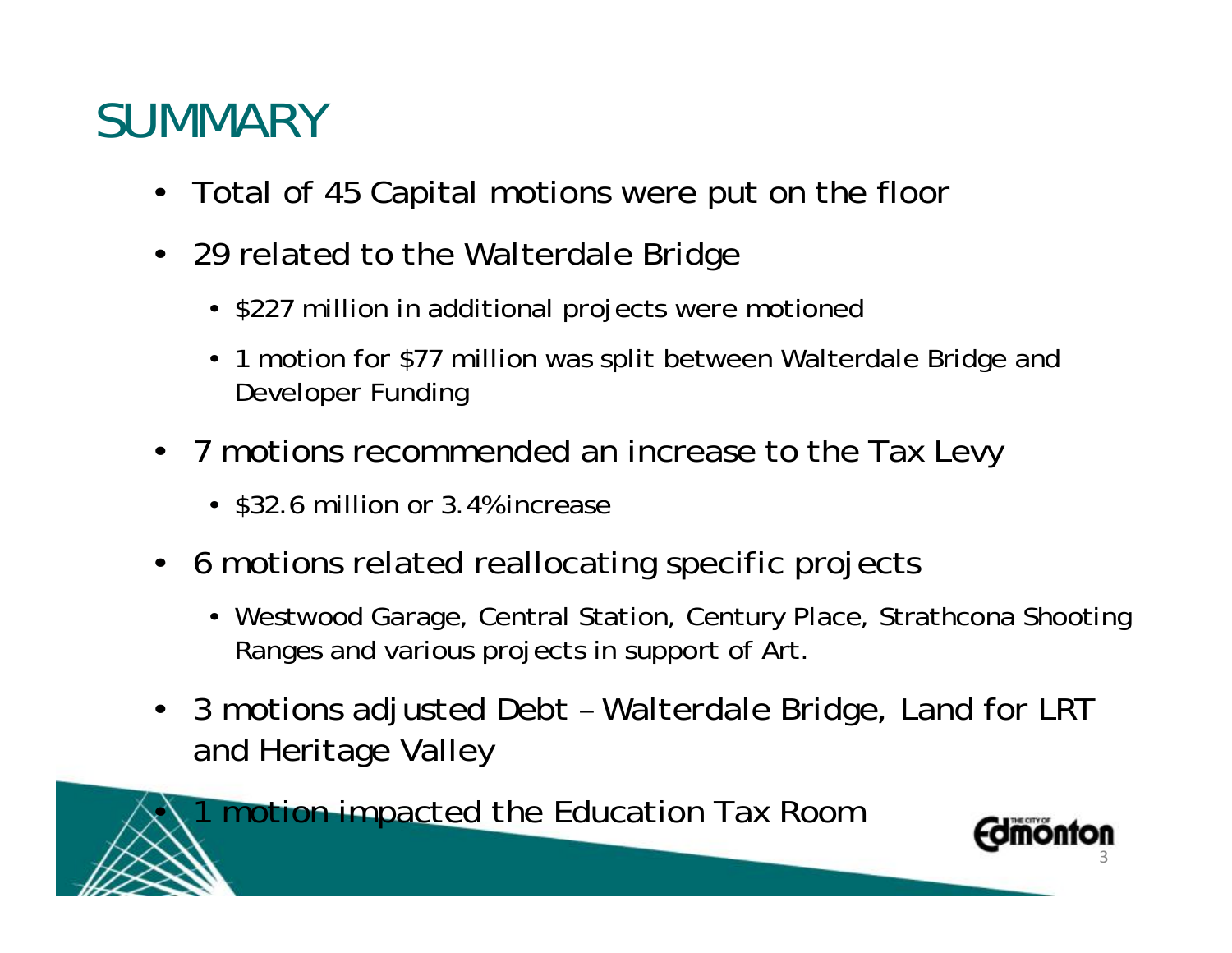### SUMMARY

| <b>MSI Shortfall:</b>             | 26,305  |                               |
|-----------------------------------|---------|-------------------------------|
| Fast-Tracked in $2009-2011$ :     | 250,000 |                               |
| Fast Tracked in $2012-2014$ :     |         |                               |
| Available 2015-2017:              | 262,300 | net of previous fast-tracking |
| $%$ draw:                         | 10%     |                               |
|                                   |         |                               |
| <b>Fuel Shortfall:</b>            | 37,474  |                               |
| <b>Fast-Tracked in 2009-2011:</b> | 100,000 |                               |
| Fast Tracked in $2012-2014$ :     |         |                               |
|                                   | 239,800 | net of previous fast-tracking |
| Available 2015-2017:              |         |                               |

#### PAYG Shortfall: 49,485

( incudes Active TPT portion currently assigned to GreenTrip)

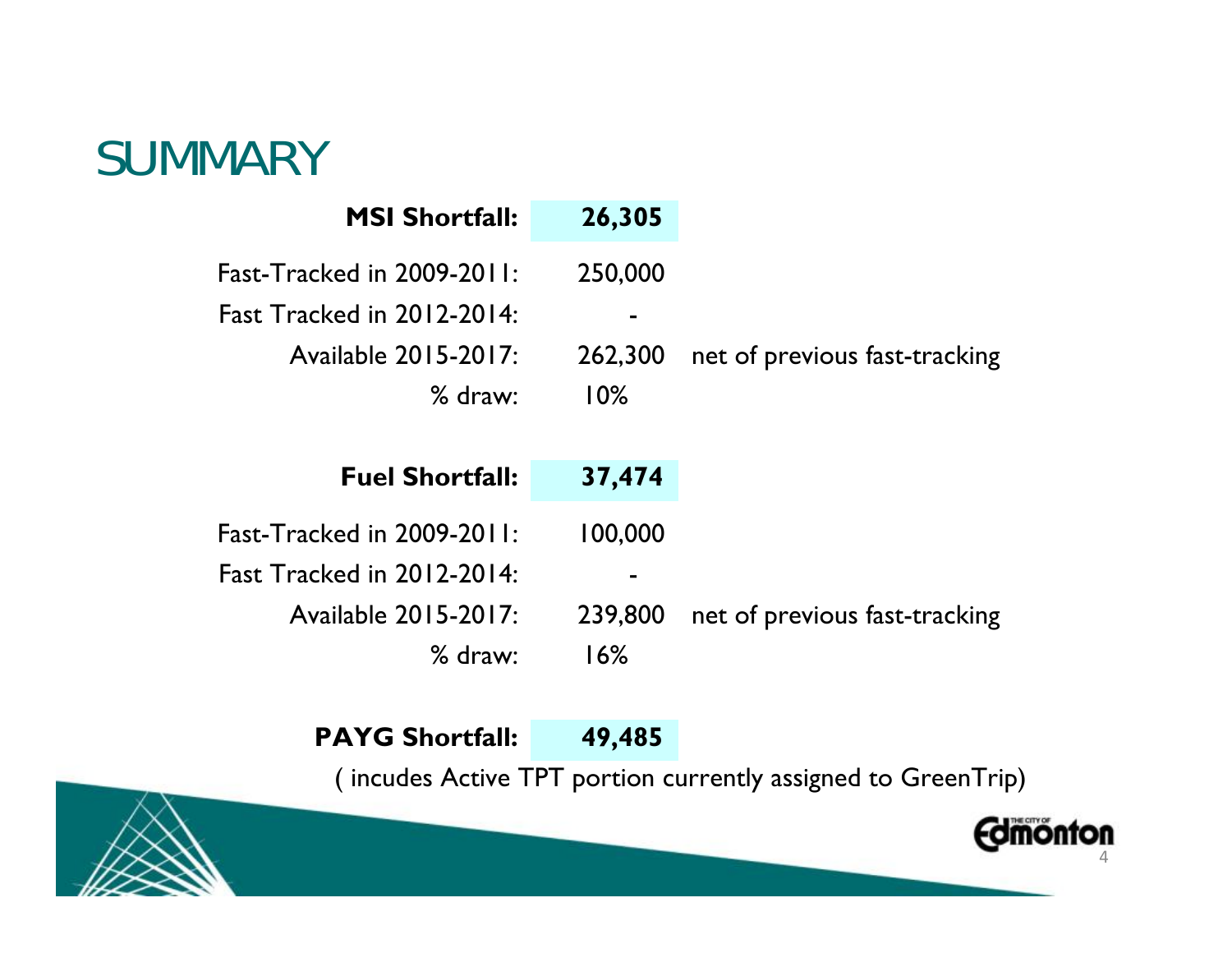## FUNDING

–Supplemental Capital Budget Adjustment

–Unused Education Property Tax

–Strathcona Shooting Range Total Additional Funding

### SPLIT

–Proposed Capital Budget

–Including All Motions

\$4.0 million

\$6.5 million \$0.8 million \$11.3 million

Renewal – 51%Growth – 49%Renewal – 46%Growth – 54%

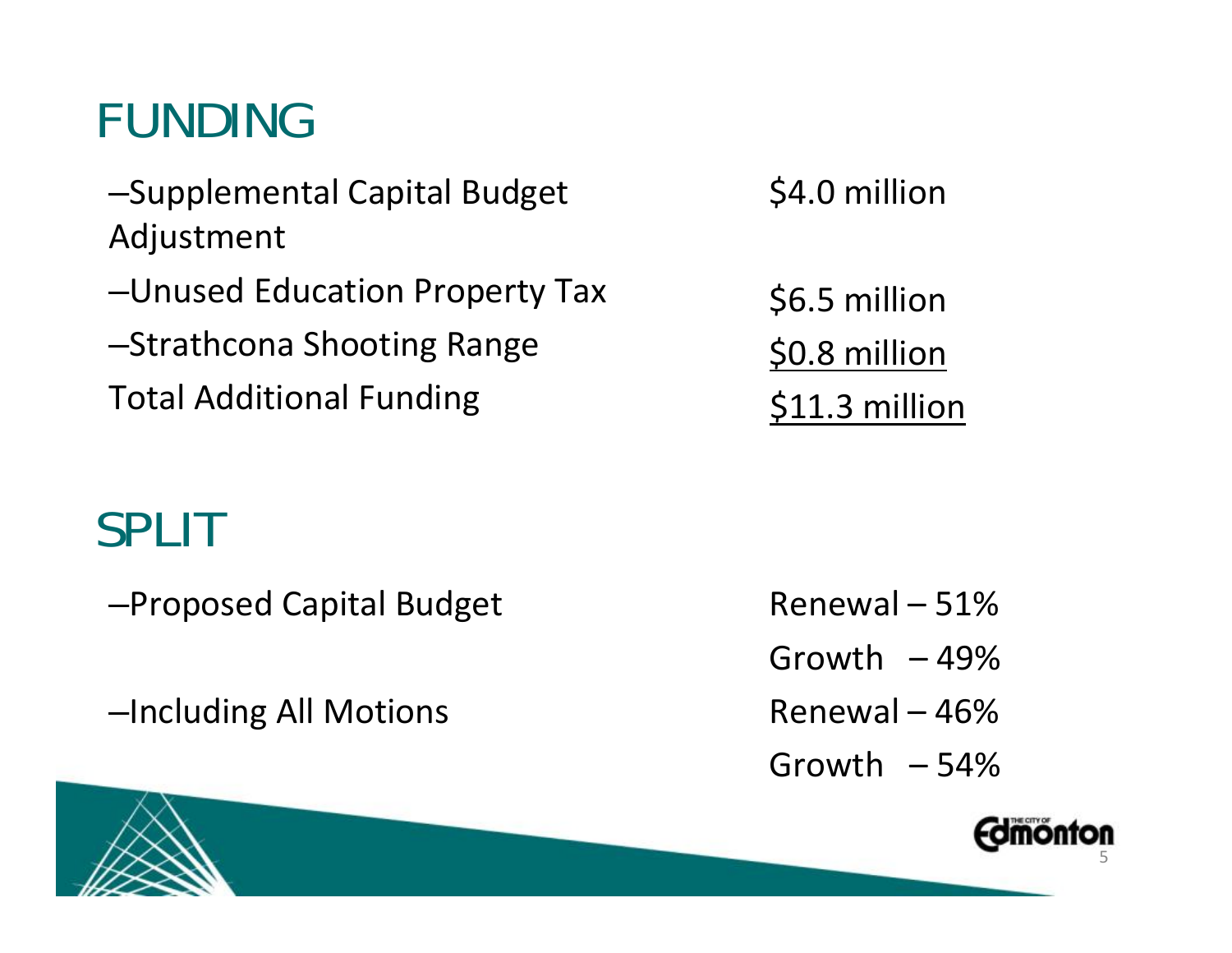### OPTION ASSUMPTIONS CAPITAL FUNDING SCENARIOS

|                 | <b>Projects Recommended for Debt:</b>         | 2012   | 2013    | 2014    | 2015   | <b>TOTAL</b> |
|-----------------|-----------------------------------------------|--------|---------|---------|--------|--------------|
|                 | 11-66-1673 SE to West LRT                     | 60,000 | 60,000  | 41,000  |        | 161,000      |
|                 | 12-66-1466 Walterdale Bridge                  | 8,000  | 50,000  | 74,000  |        | 132,000      |
|                 |                                               | 68,000 | 110,000 | 115,000 |        | 293,000      |
|                 | <b>Estimated Debt Servicing:</b>              |        |         |         |        |              |
|                 | 11-66-1673 SE to West LRT                     | 965    | 4,915   | 8,755   | 10,913 |              |
|                 | 12-66-1466 Walterdale Bridge                  | 129    | 1,367   | 5,265   | 9,159  |              |
|                 |                                               | 1,093  | 6,282   | 14,021  | 20,072 |              |
|                 | <b>Tax Increase Required to Service Debt:</b> |        |         |         |        |              |
|                 |                                               | 2012   | 2013    | 2014    | 2015   | <b>TOTAL</b> |
| Percentage      | SE to West LRT                                | 0.10%  | 0.38%   | 0.35%   | 0.19%  | 1.02%        |
|                 | <b>Walterdale Bridge</b>                      | 0.01%  | 0.12%   | 0.36%   | 0.34%  | 0.83%        |
|                 |                                               | 0.11%  | 0.50%   | 0.71%   | 0.52%  | 1.85%        |
| <b>Revenues</b> | <b>Estimated 1% Tax Levy</b>                  | 9,677  | 10,280  | 10,877  | 11,530 |              |
|                 |                                               |        |         |         |        |              |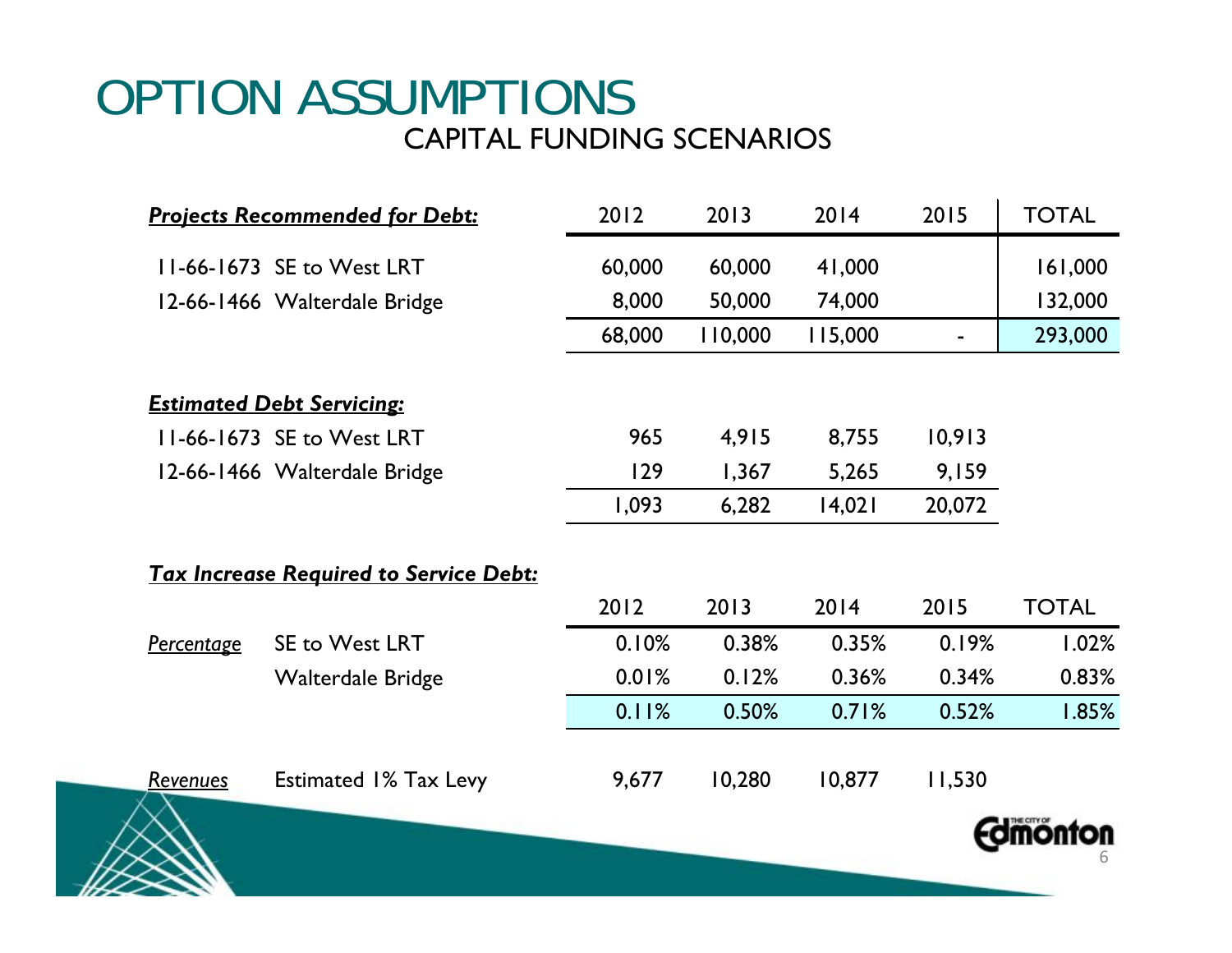## OPTION 1

### TAX LEVY APPLIED AS REQUIRED

|      |                          | 2012    | 2013           | 2014       | 2015     |
|------|--------------------------|---------|----------------|------------|----------|
|      | Revenues SE to West LRT  | 965     | 4,915          | 8,755      | 10,913   |
|      | <b>Walterdale Bridge</b> | 129     | 1,367          | 5,265      | 9,159    |
|      |                          | 1,093   | 6,282          | 14,021     | 20,072   |
| Debt | Less: Debt Servicing     | (1,093) | (6, 282)       | (14, 021)  | (20,072) |
|      | <b>Difference</b>        |         | $\blacksquare$ | <b>COL</b> |          |

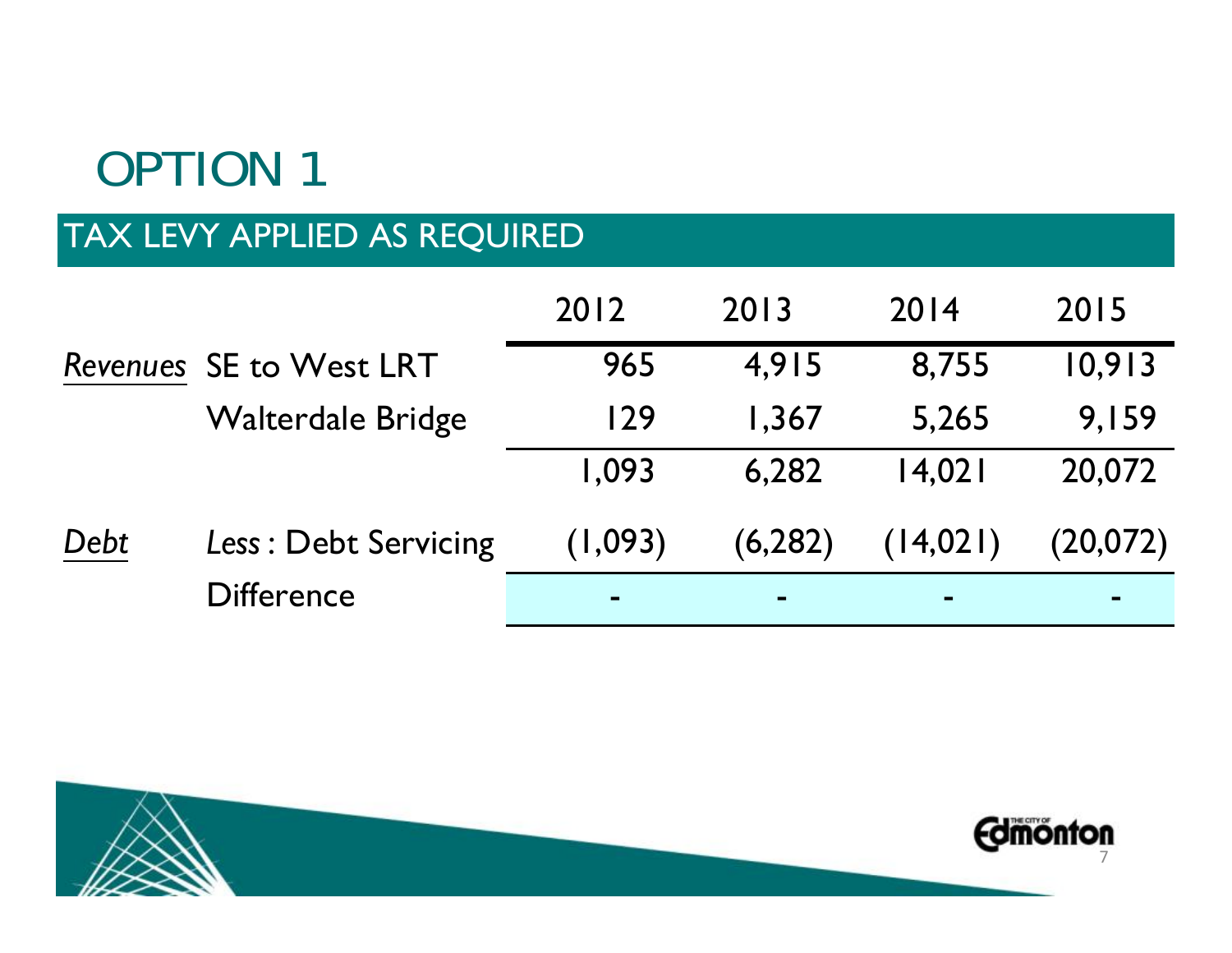### OPTION 2

### 2.07% / 0.0% LEVY APPLIED

|      |                          | 2012    | 2013     | 2014      | 2015     |
|------|--------------------------|---------|----------|-----------|----------|
|      | <b>SE to West LRT</b>    | 1.13%   |          |           |          |
|      | Walterdale Bridge        | 0.95%   |          |           |          |
|      |                          | 2.07%   |          |           |          |
|      | Revenues SE to West LRT  | 10,913  | 10,913   | 10,913    | 10,913   |
|      | <b>Walterdale Bridge</b> | 9,159   | 9,159    | 9,159     | 9,159    |
|      |                          | 20,072  | 20,072   | 20,072    | 20,072   |
| Debt | Less: Debt Servicing     | (1,093) | (6, 282) | (14, 021) | (20,072) |
|      | <b>Difference</b>        | 18,979  | 13,790   | 6,052     |          |
|      |                          |         |          |           |          |